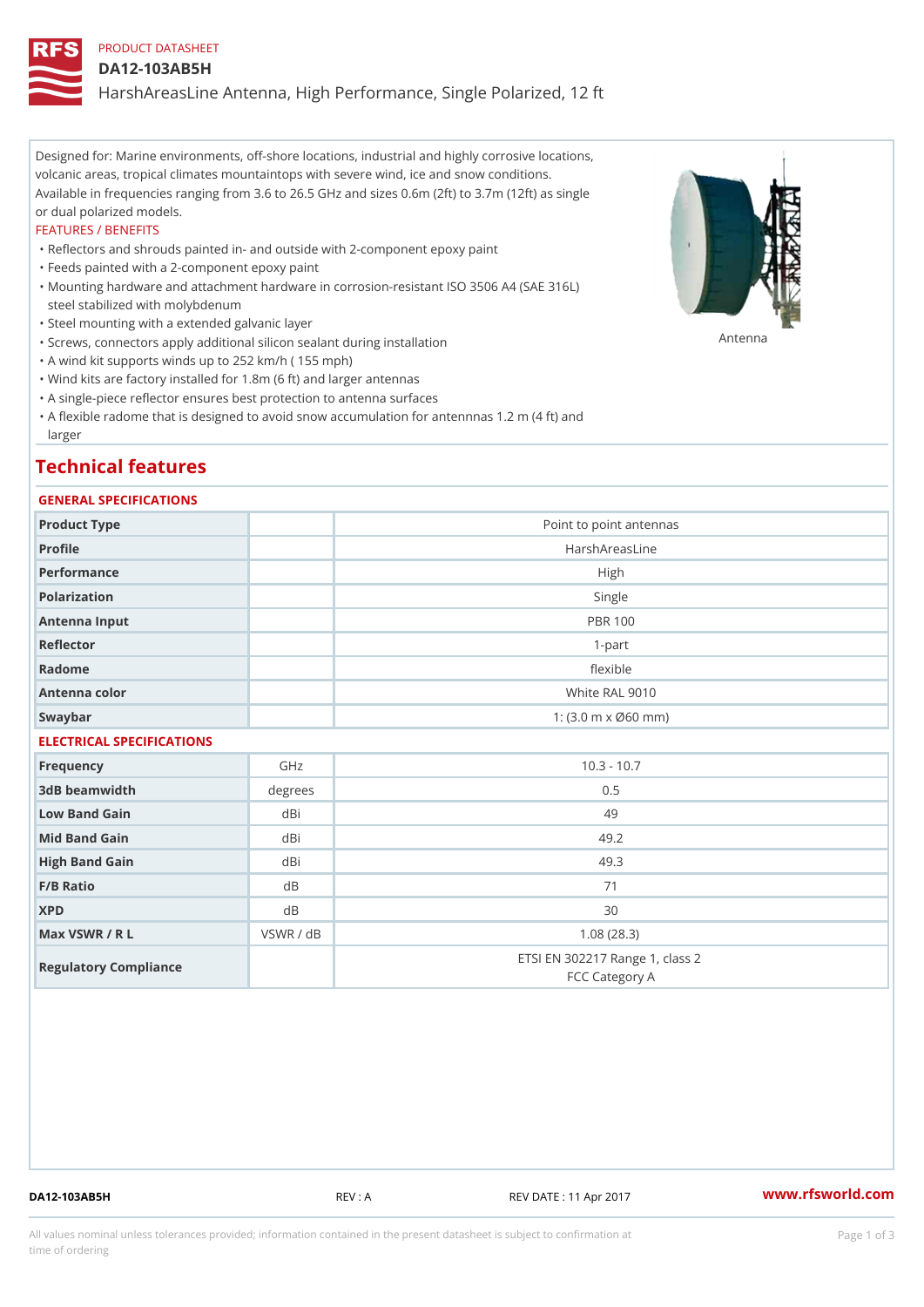# PRODUCT DATASHEET

## DA12-103AB5H

HarshAreasLine Antenna, High Performance, Single Polarized, 12 ft

| Diameter                          |              | 12(3.7)                                           |
|-----------------------------------|--------------|---------------------------------------------------|
|                                   | ft $(m)$     |                                                   |
| Elevation Adjustment              | degree       | ± 5                                               |
| Azimuth Adjustment                | degree       | ± 5                                               |
| Polarization Adjustment           | degrees      | ± 5                                               |
| Mounting Pipe Diameter<br>minima  | $mm$ (in)    | 114(4.5)                                          |
| Mounting Pipe Diameter<br>maximum | $mm$ (in)    | 114(4.5)                                          |
| Approximate Weight                | kg(lb)       | 420 (924)                                         |
| Survival Windspeed                | $km/h$ (mph) | 252 (155)                                         |
| Operational Windspeed             | $km/h$ (mph) | 190 (118)                                         |
| <b>STRUCTURE</b>                  |              |                                                   |
| Radome Material                   |              | PVC coated fabric                                 |
| FURTHER ACCESSORIES               |              |                                                   |
| optional Swaybar                  |              | 1: SMA-SK-60-3000A (3.0 m x Ø60 mm)               |
| Further Accessories               |              | SMA-SKO-UNIVERSAL-L : Universal sway bar fixation |

#### MOUNT OUTLINE

| Dimension A                       | m m<br>(in)              | 3800 (150)  |
|-----------------------------------|--------------------------|-------------|
| Dimension_B                       | m m<br>(i <sub>n</sub> ) | 1880()      |
| Dimension C                       | m m<br>(i <sub>n</sub> ) | 670 (26.5)  |
| Dim D-<br>$114mm(4.5_{ir})$ $Rip$ | m m                      | 190(7.5)    |
| Dimension E                       | m m<br>(in)              | 370 (14.57) |
| Dimension F                       | m m<br>(i n              | 1580 (62.5) |

DA12-103AB5H REV : A REV DATE : 11 Apr 2017 [www.](https://www.rfsworld.com)rfsworld.com